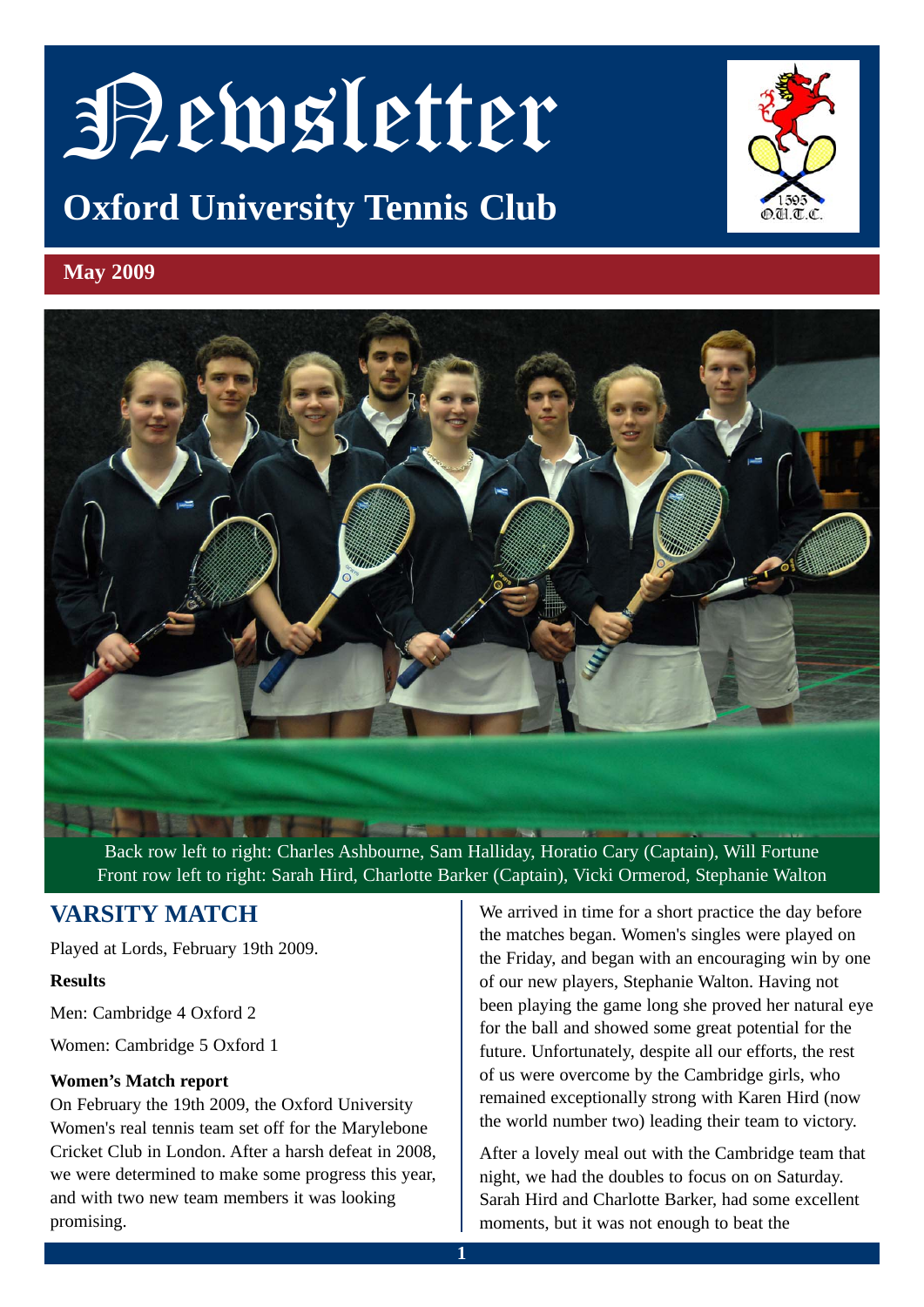Cambridge second pair. The same was true for the first string match consisting of myself playing with Stephanie. With little doubles experience, Stephanie gave another great performance, defending the galleries with her intrepid volleys, but we were once again overcome by the strength of Cambridge.

Unfortunately this left the girls with a 5-1 loss to Cambridge - an improvement on last year's performance but still with some way to go before we can secure ourselves a varsity victory.

The Saturday evening was more eventful than originally planned. As the matches were drawing to a close, play was disrupted by a power cut. The girls proceeded to get ready for the much anticipated dinner in the Long Room whilst the boys waited patiently for the lights to return so that play could be resumed. Unfortunately this never happened, so they were forced to abandon play and head over to the champagne reception, kindly sponsored by Pol Roger. This was much enjoyed by all, but due to the power cut, the dinner could not be produced, and so after the presentation and speeches, we all disappointedly had to leave Lords. This was a great shame, but nevertheless we all had a fantastic weekend of tennis, and felt it was a privilege to be able to compete against some of the best girls in the world in such a wonderful location.

We can only hope for better luck with both the tennis and the electricity next year.

#### **Men's Match Report**

With David Woodman gone, the boys were looking to cause an upset this year with a similar team bar the replacement of Tom Dance with Charles Ashbourne.

We started with the doubles matches and the first pair to go on was Sam Halliday and Horatio Cary against Ali Hakimi and Ed Pearson. The Oxford pair started stronger and managed to maintain the momentum through the first set to win it 6-4. They also started strongly in the second set managing to win it 6-0 however in the third set they faltered and, after some nervous tennis, succumbed to a 4-6 loss. The next set proved to be the decider though with Oxford pulling through to win the match  $6-4$ ,  $6-0$ ,  $4-6$ ,  $6-4$ .

This left Will Fortune and Charles with the tough ask of beating an exceedingly strong Cambridge pair of Jamie Douglas and Rob Hird. The final score of 6-1, 1-6, 1-6, 1-6 to Cambridge showed that though the

Oxford pair put up a strong stand in the first set with both players hitting the ball very well, the experience and strength of the Cambridge pair was too much to overcome.

So after the first day we were level with one string each - a good start for us and we finished off the day with a lovely meal in Carluccio's with the opposition.

Hostilities were commenced the next afternoon though as the singles started with the number 4s taking to the court first. Charles sadly started slowly and the hard-hitting Ed managed to win the first set 6-0 and though Charles managed to put up a defense of the second set, Ed was seeing the ball well and won it 6-0, 6-4.

This was not the best start for Oxford but there was still a chance however small and it all relied on winning the number 3s with Sam facing off against Ali to rescue Oxford's last small hopes however Ali hit hard from the off managing to win the first set 6-3. The second set started with the players trading games to 5-5 before Sam won the decider to make it 6-5 to Oxford. In the deciding set, Ali played very well to get a lead to 5-2 before Sam came back to level the scores at 5-5 again but sadly could not maintain his momentum and Ali won it 6-5 in the third.

Horatio was up next playing against Rob who in the first set was very clinical managing to win it 6-1. Horatio started playing better in the second set and at times the pair seemed matched but Rob moved up a gear and won it 6-4.

With just Will to play Jamie, most of those attending dinner had arrived ensuring a packed crowd. Even with his injury Jamie managed to win the first set 6-0 but the second set was a different affair with some very good rests before at 3-3 bad light stopped play in the form of a power cut throughout the area. This left the crowd and players wandering over to a candlelit champagne reception from the sponsors Pol Roger which was enjoyed by all.

Sadly dinner could not follow at Lords so instead an alternate venue was found on Baker Street which finished off the weekend well.

We can only hope that next year with the loss to Cambridge of Jamie that the match might be a more even affair all the way down the order and perhaps if we win it you might spot one of our Pros enjoying himself in one of London's many nightclubs.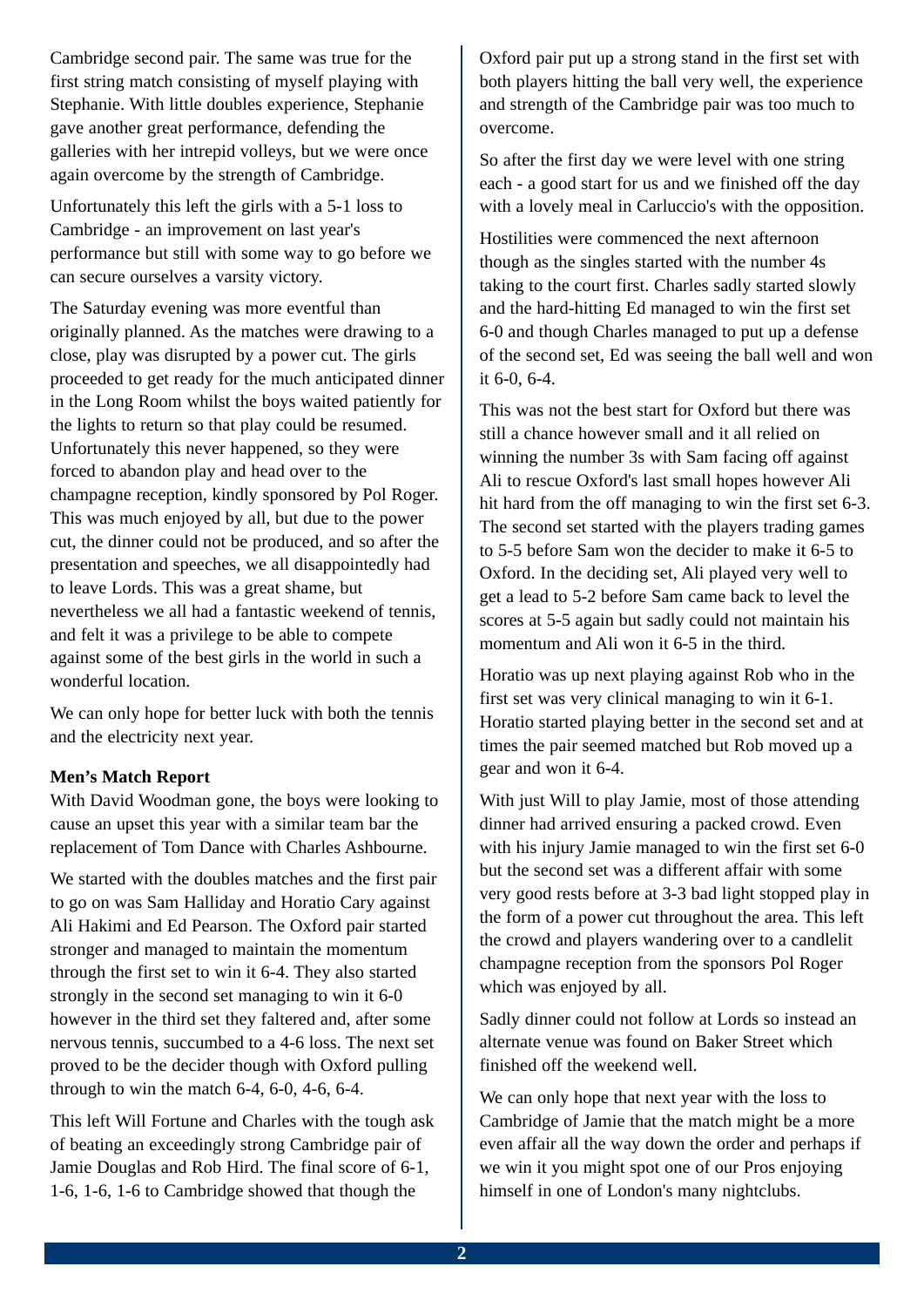# **FORTHCOMING EVENTS**

**Simms "Champagne" Summer Handicap League** 70-80 Players will be taking part in this year's leagues which runs from June to August. The winner of each league of 8 receives a bottle of champagne.

If you have not already entered it may not be too late if you contact the pros straight away.

## **Past and Present Mixed Doubles Social Tournament. Saturday June 6th**

This is the third year of this social mixed doubles. Competition and the previous tournaments have been great fun. This year, our new ladies captain, Vicki Ormerod (Merton) has taken over from Alice Unwin as organiser.

Due to our current shortage of lady players some of them will need to play twice!

If you would like to play, please contact the pros.

# **CHANGES TO THE BOOKING SYSTEM**

We will very shortly be launching a revised booking system, courtesy of committee member Tom Povey. Along with this newsletter is a further attachment detailing the improvements made and what you should expect to see when making a booking. The intention is to go live with these changes on Monday 25th May. Should you experience any problems, please contact the pros.

# **ANNUAL RESTRICTIONS ON PARKING IN MERTON SREET**

The exam season is with us again and will last for about 6 weeks commencing Friday 22nd May. In recent years it has been a complete ban in Merton St. This year it looks as if they are just closing it for large chunks of each day. Please read the parking bay notices carefully as the parking wardens will be eager to give you a ticket at the first opportunity. Do consider parking in the St.Clement's car park if you are not sure whether the parking bays will be open.

# **RECENT TOURNAMENTS AT THE CLUB**

#### **Wroth Cup (Club Doubles championship)**

The title was won by defending champions, students Will Fortune and Horatio Cary.

Their opponents in the final were Ashley Prior and Branden Thornhill-Miller.

#### **Aberdare Cup (Club Open handicap)**

The Aberdare Cup was won by Jonathan Nash who will now represent Oxford in the national championship at Hampton Court.

A thrilling final ended with Rob Dance just going down 9-7.



*Jonathan Nash receives the Aberdare Cup prize from Ron Mutton. An engraved trophy will follow.*

## **Beard Cup (Club 40 or less handicap cup)**

Simon Horobin (currently 34 handicap) continues to improve and beat Ed Wigzell (also 34 handicap) 9/6 in the final.

### **Pamela Wallis Cup (Club Greater than 40 handicap cup)**

The final is due to take place on 28 May between Jonathan Nash (50) and Tim Robinson (54).

#### **0-9 (Category A) National Singles Championships, Club Pro-Am and Club Dinner 24th-26th April 2009**

Once again Oxford was very pleased to host what has become a very important event in the T&RA calendar.

This year, Will Fortune was the only amateur in the draw (Roman Krznaric has become a father of twins in the last year and has taken a tournament sabbatical!). Although just outside the handicap band Will did very well to beat Will Burns in the first round.

The same can also be said of Andrew Davis who, despite being heard after just the first three games proclaiming that "fitness might be an issue!" beat Stefan King in the first round. However, after some